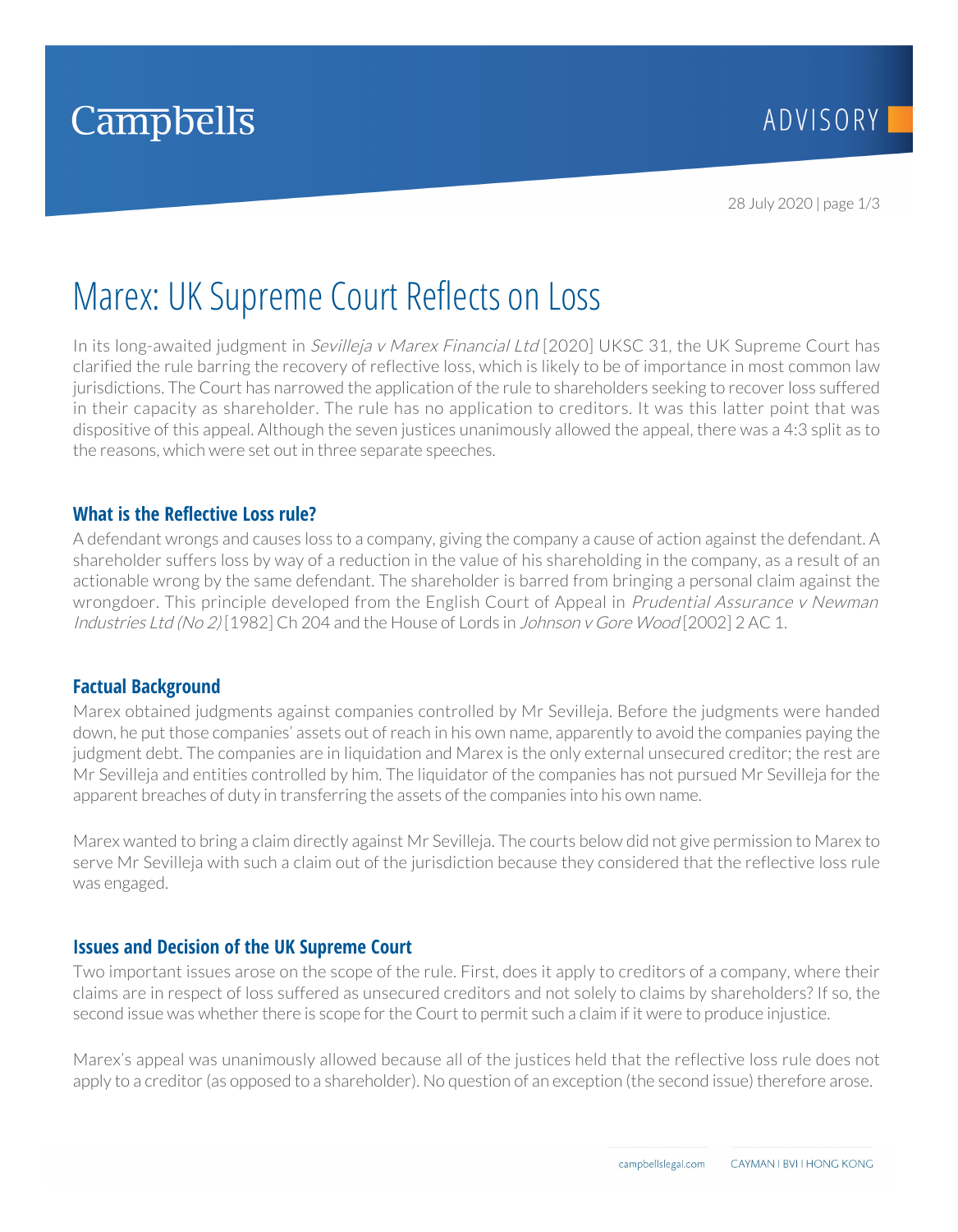There was significant disagreement among the justices, however, about whether the rule (insofar as it concerns a shareholder) should be preserved. A majority of 4 held that it should; a minority of 3 were more equivocal, questioning whether the reflective loss rule exists as a bright line rule of law at all.

The majority held that the exception in *Giles v Rhind* [2003] Ch 618, allowing a shareholder to bring a claim for reflective loss in circumstances where the company was unable to pursue the claim itself, was unsupportable. Even if the company does not or cannot pursue its cause of action, the shareholder is still barred from bringing his personal claim against the defendant.

## **The Reflective Loss Principle Now**

The rule and (for the majority) the reason as stated in *Prudential* survives the appeal in *Marex*. In the majority speeches, the relevant principle is whether or not the shareholder has suffered a recoverable loss. The majority view was that:

- In Prudential, the Court decided that a diminution in the value of a shareholding or in distributions to shareholders, which is merely the result of a loss suffered by the company in consequence of a wrong done to it by the defendant, is not in the eyes of the law damage which is separate and distinct from the damage suffered by the company, and is therefore not recoverable by the shareholder.
- Where there is no recoverable loss, it follows that the shareholder cannot bring a claim, whether or not the company's cause of action is pursued. The decision had no application to losses suffered by a shareholder which were distinct from the company's loss or to situations where the company had no cause of action.
- This principle is intended to avoid circumvention of the rule in Foss v Harbottle, which does not allow a shareholder to pursue a cause of action of the company, since the shareholder has entrusted the management of the company's right of action to its decision-making organs, including, ultimately, the majority of members voting in general meeting.

The minority considered such a principle to be a poor foundation for a bright line rule of law. The shareholder's loss is not indistinguishable from the loss suffered by a company. For example, in a publicly traded company, movements in the share price do not correspond directly to changes in the assets of the company.

The perceived expansion of the ambit of the rule in *Johnson* does not appear to survive *Marex*. In particular, the avoidance of double recovery at the expense of the defendant was rejected by the majority as an underlying rationale of the rule.

The majority held there is no Giles v Rhind exception. It will not matter whether the company in fact brings a claim or even if it is financially capable of bringing a claim. The shareholder's action is barred. This is because the underlying rationale is that the shareholder has not suffered a recoverable loss.